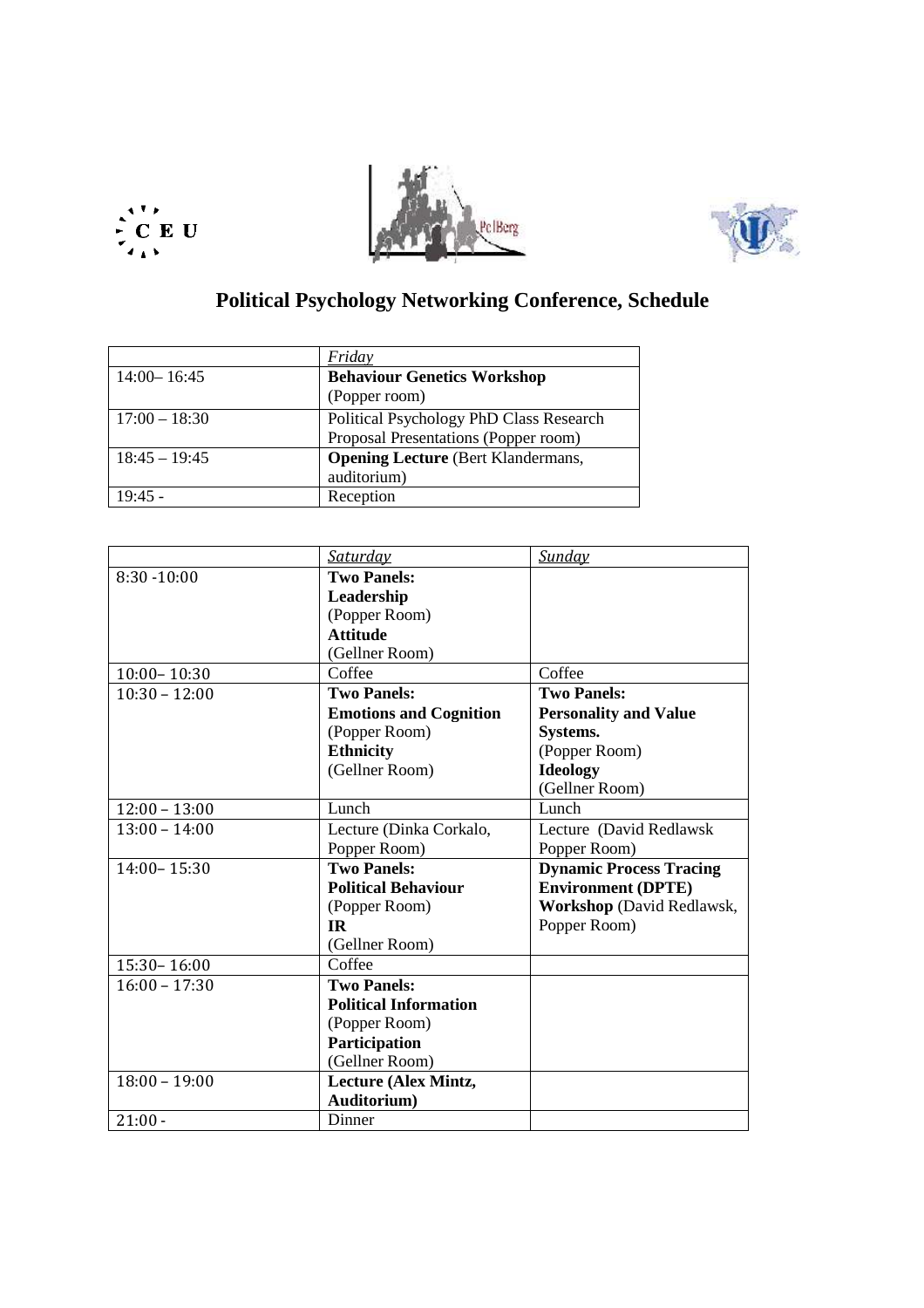# **Schedule:**

Friday, November 25<sup>th</sup>

# **14:00-16:45:**

**Workshop:** Behaviour Genetics **Instructor:** Levente Littvay, Central European University **Room**: Popper Room, Monument Building.

# **17:00-18:30:**

**Panel**: Political Psychology Class **Room:** Popper, Monument Building.

# **18:45-19:45:**

**Opening Lecture:**Contextualizing Contestation: Movements, Organizers, and the Internet **Keynote: Bert Klandermans, Vrije Universiteit Amsterdam and President of ISPP Room:** Auditorium, Faculty Tower

**19.45**- Reception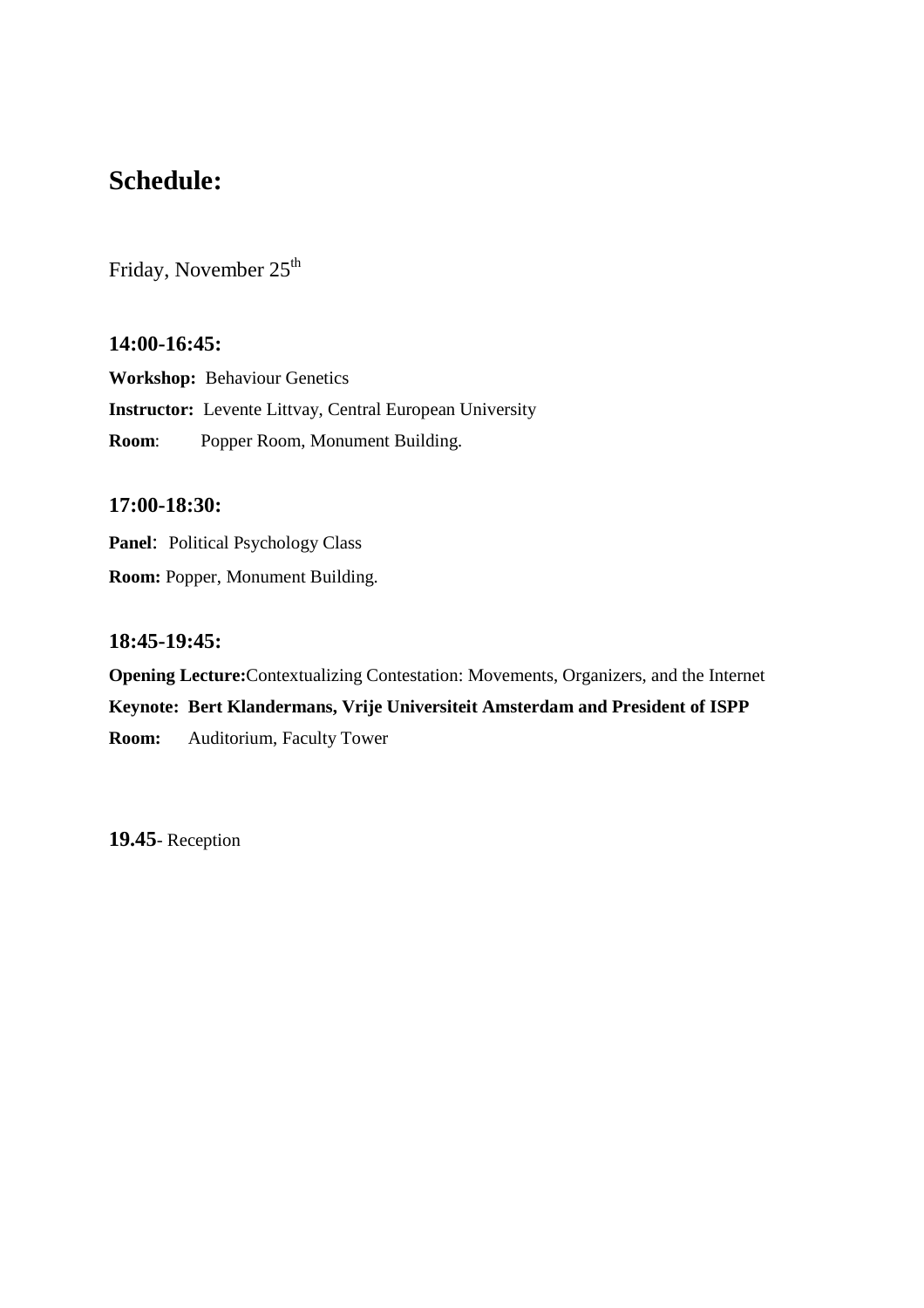Saturday, November  $26<sup>th</sup>$ 

# **8:30-10:00**

# **Panel:** Leadership

**Room:** Popper, Monument Building

- **Chair:** Gergo Zavecz, Central European University
- **Papers**: Leader effects in corrupted countries: trust-repair and the selection of "good" (or less bad) representatives.

#### **Diana Elena Burlacu, Central European University**

What do Personality and Leadership Style tell us about the Quality of Democracy?

#### **Bojana Kocijan, Central European University**

Simulated democracy and pseudo-transformational leadership in Hungary

**György Lengyel and Gabriella Ilonszki, Corvinus University Budapest** 

Political Representation and Representation of Politicians: the "Think Politician Think Male" Phenomenon

### **Monika Kovács, ELTE University Budapest**

Presidential character revisited: The role of president-related factors in influencing the activism of Post-Communist presidents

**Philipp Köker, University College London** 

# **Disc: Levente Littvay, Central European University**

- Panel: Personality and Values
- **Room:** Gellner, Monument Building

**Chair:** Thorsten Faas, Mannheim University

**Papers**: East vs. West: Mobilization and Political Attitudes in Europe

#### **Jeff Karp and Caitlin Milazzo, University of Exeter**

Everything is important, so nothing is extreme: Individual differences in extreme political attitude formation

#### **Zoltan Fazekas, University of Vienna**

Discontent Rather Than Cynicism: Attitudes of Hungarians Towards the Political, Social, and Legal System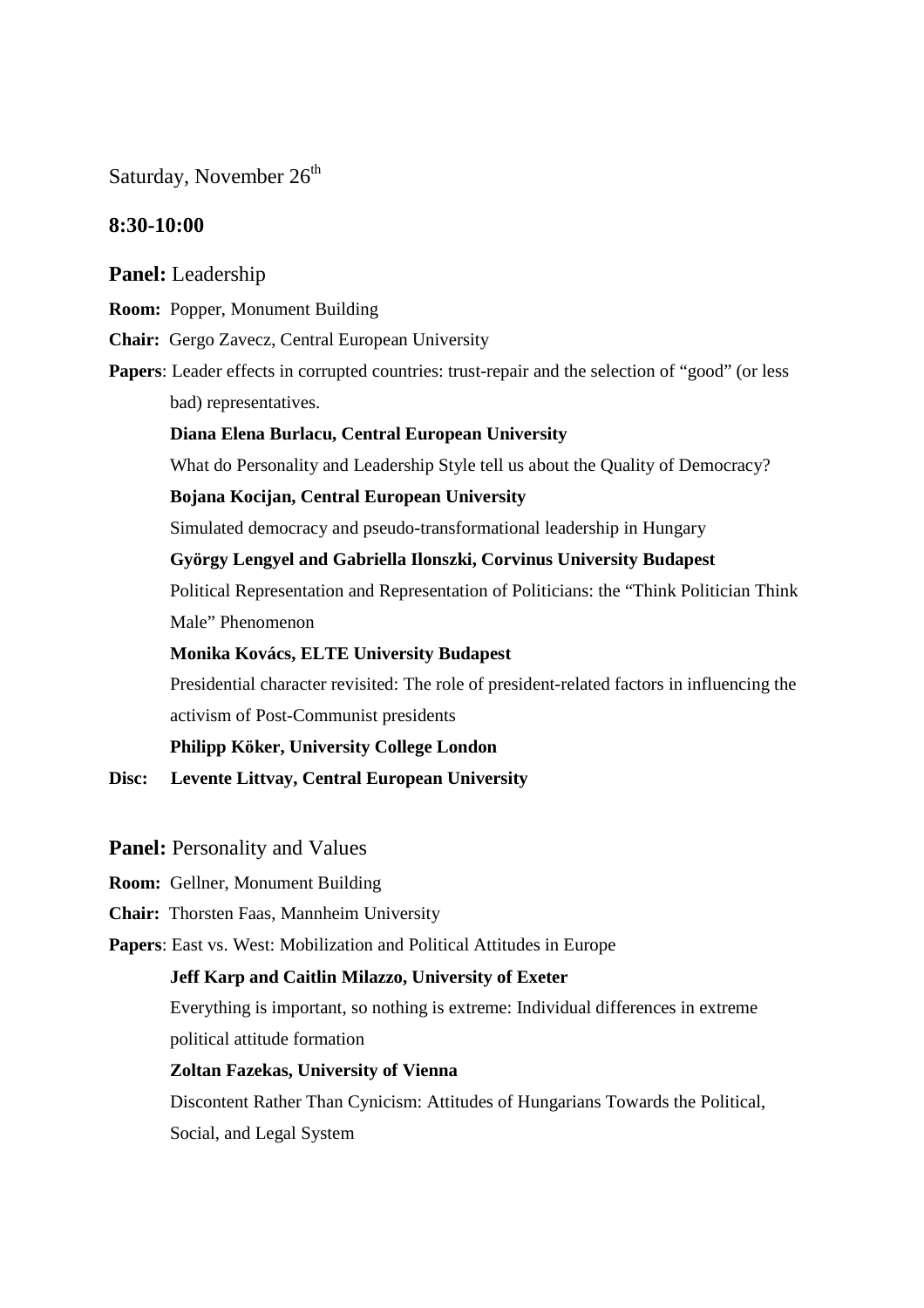# **Mihály Berkics, ELTE**

Social responsibility or demandingness? About nature of obligation in post-communist and old democracies in European countries

**Magdalena Żemojtel-Piotrowska, University of Gdansk** 

**Jarosław Piotrowski, Social Sciences and Humanities Warsaw School** 

Mind the Gap - Attitudes Toward the Legal and Political System in Hungary During Constitutional Flux

**Péter Krekó and György Hunyady, ELTE** 

**Disc Paul Weith, Central European University** 

# **10:00– 10:30:** Coffee Break

# **10:30-12:00**

**Panel:** Emotion and Cognition

**Room:** Popper, Monument Building.

**Chair:** David Redlawsk, Rutgers University

**Papers**: The Emotional Voter. An Experimental Study of the Moderating effect of Emotions on Partisan Behavior

# **Kiss Zsolt and Sarah B. Hobolt, University of Oxford**

State elections in light of the affective-intelligence-model: The (German) Case of Baden-Württemberg

# **Thorsten Faas, Mannheim University**

Polish Regret for the Polish People's Republic and Nostalgia as a an Emotion

# **Monika Prusik, University of Warsaw**

Political Thinking in Lithuania through the lenses of cognitive schema theory

# **Ieva Petronytė, Vilnius University**

The Cognition of Wage Distribution in the Post-Communist Region Justice Profiles on the Micro Level

**Zsofia Ignacz, Humboldt University of Berlin** 

# **Disc: Sebastian Adrian Popa, Central European University**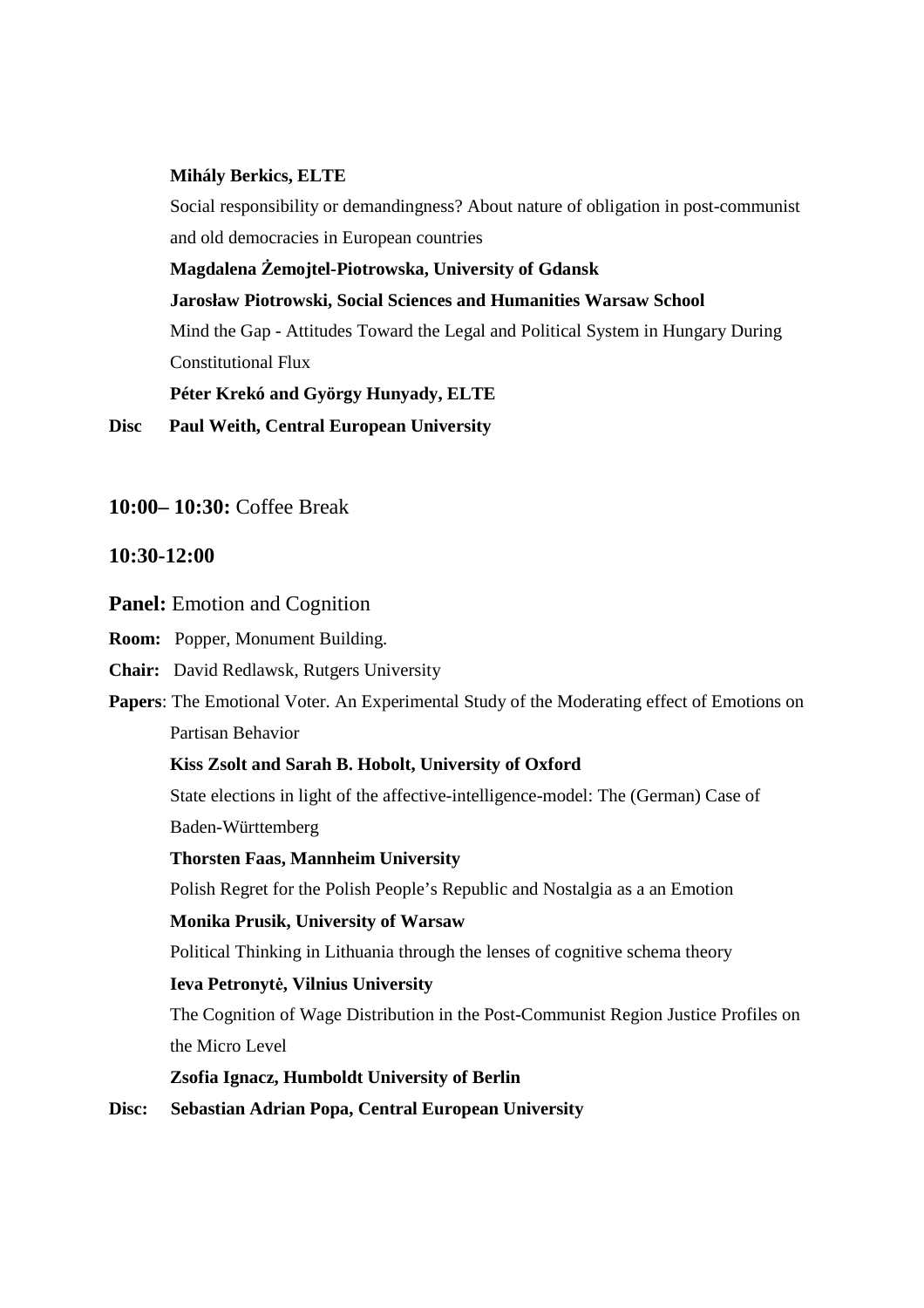Panel: Ethnicity

**Room:** Gellner, Monument Building

**Chair:** Gabriella Ilonszki, Corvinus University Budapest

**Papers:** Communicating nationalism into the national psyche in modern Russia: exploring the cognitive and emotive aspects of ultranationalist symbols **Dennis Zuev, Center for Research and Studies in Sociology (CIES-ISCTE), Lisbon**  Signs of ethnic conflicts on prison graffiti in Hungarian prisons

**Gergely Fliegauf, Rendőrtiszti Főiskola (Police College), Budapest** 

Socioeconomic status and ethnicity in relation to severity of psychiatric diagnosis in post-war Croatia

**Ivana Begić** 

The Normality of Racism: Effects of the Perceived Normative Context on the Anti-

Roma Prejudice of Hungarian Adolescents

**Luca Váradi, Humboldt University of Berlin** 

Peace Education as Instrument for prevention of Violence

**Nusreta Kepeš, University Bihac, Zenica** 

**Disc: Dinka Corkalo Biruski, Faculty of Humanities and Social Sciences Zagreb** 

# **12:00-13:00**: Lunch break

# **13:00-14:00:**

**Lecture:** Integroup reconciliation: The "unbearable lightness" of saying, the unbearable heaviness of doing it

**Keynote: Dinka Corkalo Biruski, Faculty of Humanities and Social SciencesZagreb Room:** Popper, Monument Building

# **14:00-15:30**

**Panel:** Political Behaviour

**Room:** Popper, Monument Building

**Chair:** Paul Weith, Central European University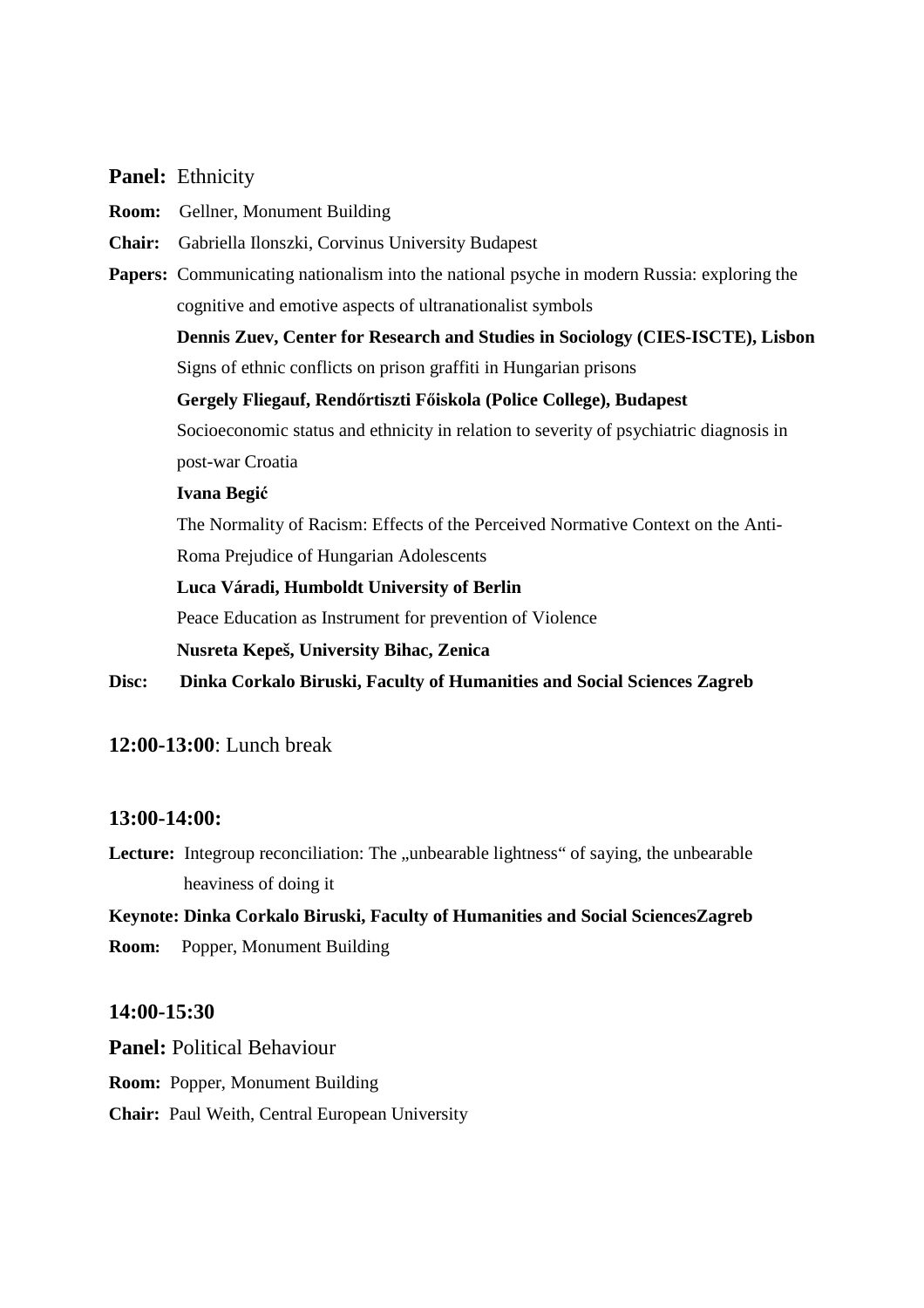**Papers:** Ruptures of the frozen surface – The changing political reality of the 2010 elections and a path analysis of voting behaviour

### **Krisztián Pósch, ELTE**

Post-communist mentality: Theoretical framework, empirical evidence and prevailing puzzles

**Martina Klicperová-Baker, Academy of Sciences of the Czech Republic** 

Leader traits and the personalization of voting Behaviour in Romanian National Elections

**Andrei Gheorghiţă, Lucian Blaga University, Sibiu**  The role of political information in "attitude congruent" electoral decisions **Sebastian Adrian Popa, Central European University** 

**Disc: Jeffrey Karp, Exeter University** 

**Panel:** International Relations and Conflict Resolutions

**Room:** Gellner, Monument Building.

**Chair:** Alex Mintz, Lauder School of Government, Diplomacy and Strategy at the Interdisciplinary Center Herzliya.

**Papers**: Russian Foreign Policy Held Captive by its Psychological Complexes

### **Elena Kropatcheva, University of Hamburg**

Permanent social threat, challenge for building democratic society

**Eleonora Serafimovska and Marijana Markovik, Institute for Sociological Political and Juridical Research-Skopje** 

Permanent social threat, challenge for building democratic society

#### **Paszkál Kiss, Eötvös Lorán University**

Stereotyping in Conflict: the Case of the Russo-Georgian War

#### **Dmitry Chernobrov, St. Andrews University**

The struggle for reparation of refugee torture survivors in Hungary

**Adrienn Kroo, University of Pécs** 

# **Disc: Erin Jenne, Central European University**

**15:30– 16:00:** Coffee Break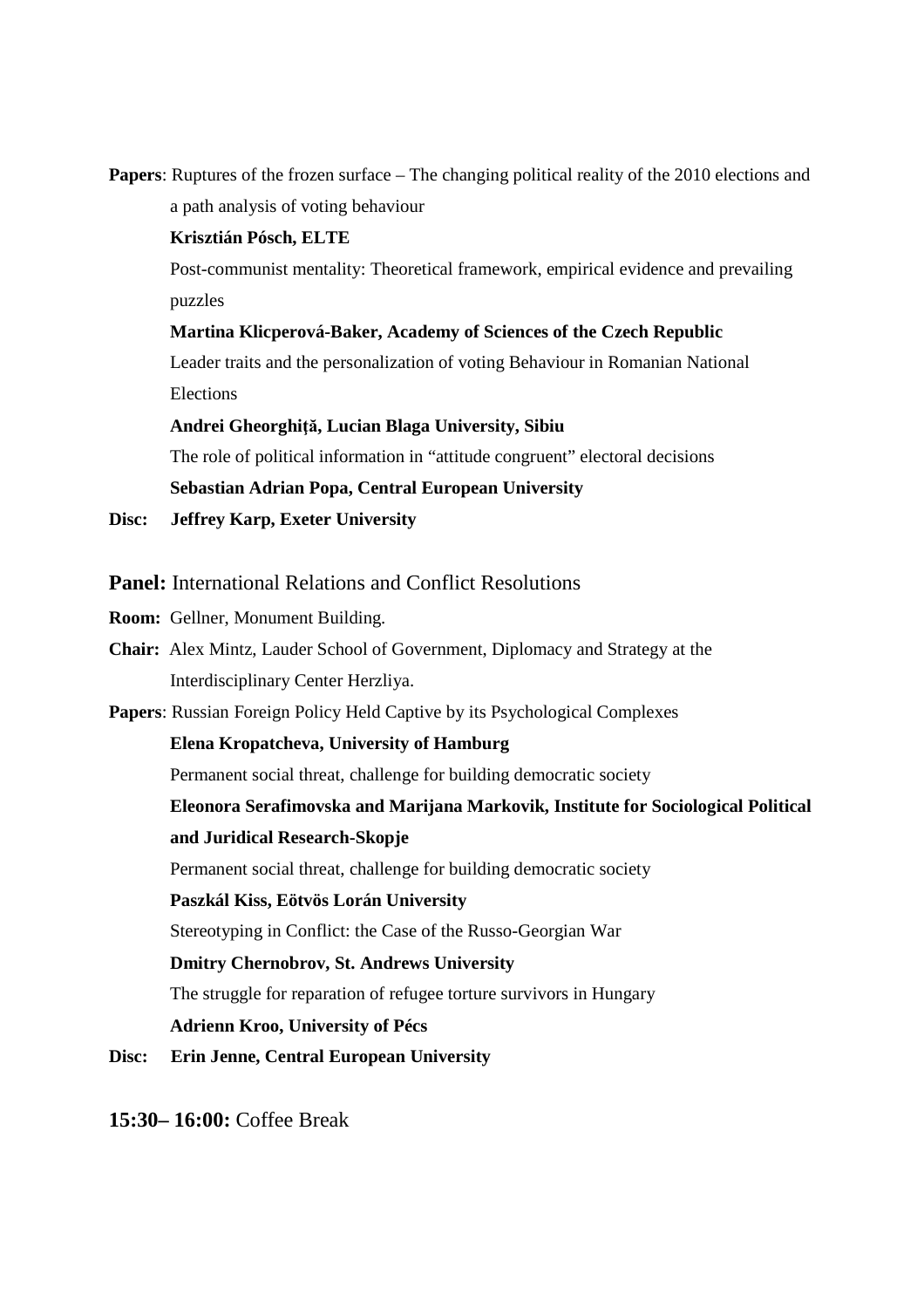# **16:00-17:30:**

**Panel:** Political Information

**Room:** Popper, Monument Building

**Chair:** Sebastian Adrian Popa, Central European University

**Papers**: Authentic personal civic-schema and its consequences for political information processing

**Plamen Dimitrov, Bulgarian Psychological Society** 

#### **Nadia Mateeva, Bulgarian Academy of Sciences**

Political Cognitions in Interaction - the Generational Gap in Post-communist Bulgaria Post-communist Bulgaria

**Alina Dobreva, BBSS Gallup, Bulgaria** 

"Correct Voting" in Direct Legislation

**Thomas Milic, University of Berne** 

Aware But Mistrustful – Hungarian Laypeople's Knowledge of Legal Terms, Support for Values of the Constitutional State and (Mis)trust in Jurisdiction

#### **Krisztián Pósch, ELTE**

The influence of question format on the reliability of political knowledge scales

**Paul Weith and Gabor Toka, Central European University** 

#### **Disc: David Redlawsk, Rutgers University**

#### Panel: Political Participation and Mobilization

**Room:** Gellner, Monument Building.

**Chair:** Cosmin Artimof, Central European University

**Papers**: Listening to Radicals: The Findings of the European Study of Youth Mobilisation (ESYM)

#### **Jeffrey Stevenson Murer and Oliver Lauenstein, St. Andrews University**

Authoritarian political culture and citizen participation: A comparative study of established and post-communist European democracies

**Andrej Kirbiš, Bojan Musil, Sergej Flere, Marina Tavčar Krajnc and Andrej Naterer, University of Maribor** 

Giving Up On Politics: The Political Consequences of Learned Helplessness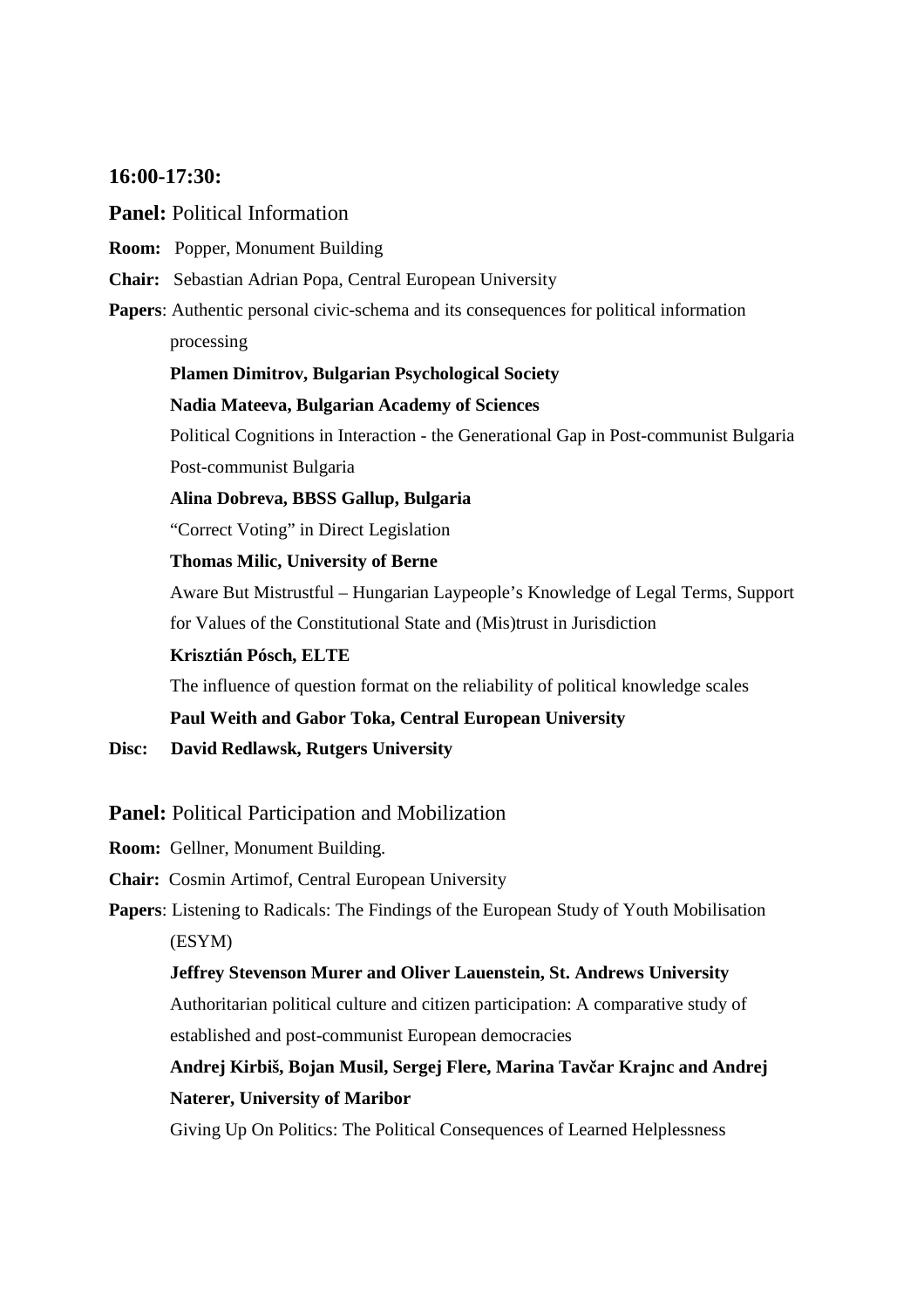#### **Inta Mierina, University of Warsaw**

A Case of Shoe Leather Trumping Clicks - Online/Offline Mobilization and Voter Engagement in the 2009 European Parliament **Constantin Manuel Bosancianu, Central European University**  (Small) Talk that matters: patterns of social networks and political discussion in new

democracies

**Oana Lup, Central European University** 

**Disc: Bert Klandermans, Vrije Universiteit Amsterdam** 

# **18:00-19:00**

**Lecture:** How leaders make decisions? Evidence from computerized experiments

- **Keynote: Alex Mintz, Lauder School of Government, Diplomacy and Strategy at the Interdisciplinary Center Herzliya, Editor of Political Psychology**
- **Room:** Auditorium, Faculty Tower.

**21:00–** Dinner at Trofea Restaurant – Address: 1027 Budapest, Margit krt. 2.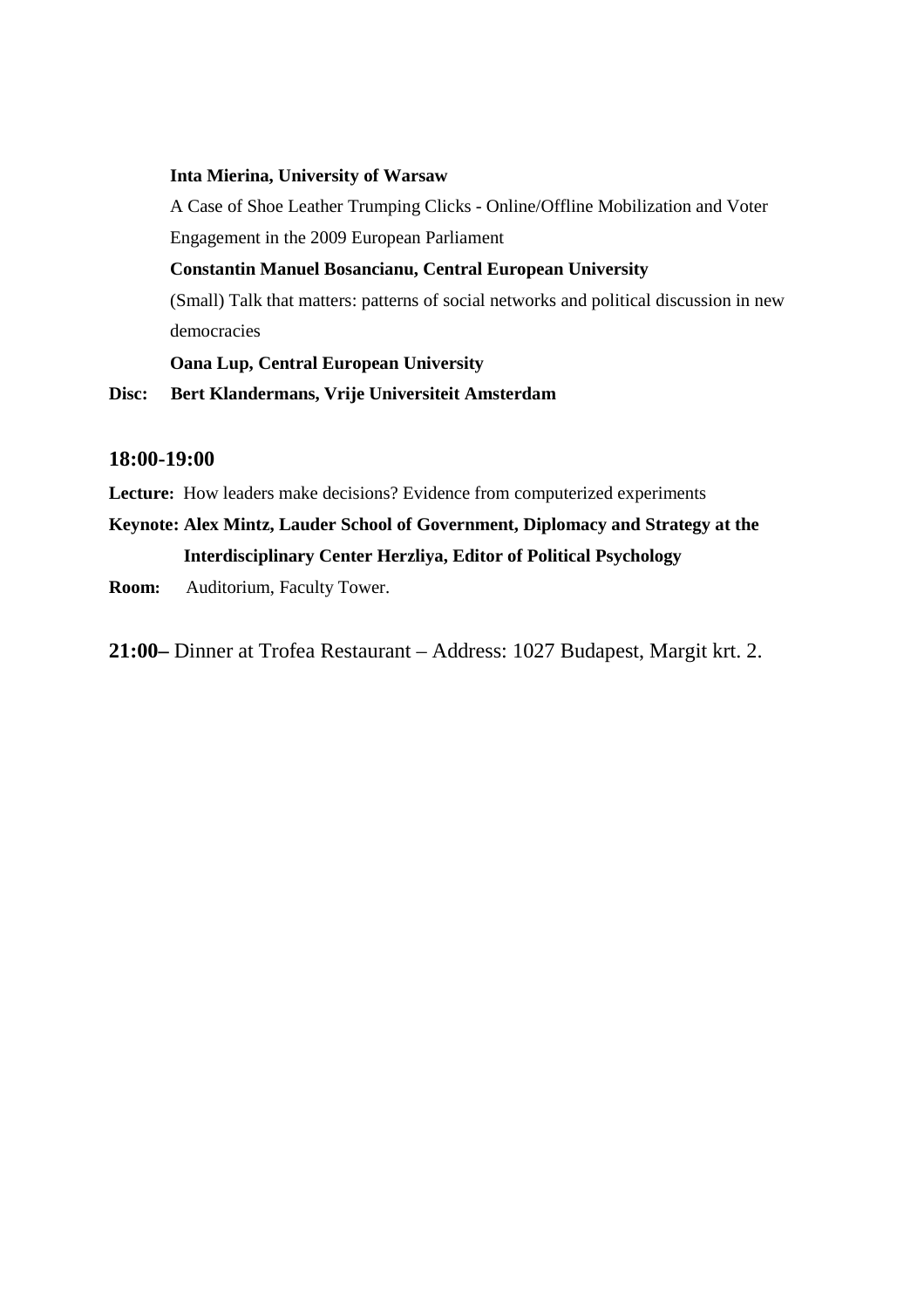Sunday, November 27<sup>th</sup>

# **10:00– 10:30:**Morning Coffee

# **10:30-12:00**

# **Panel:**Attitudes

**Room:** Popper, Monument Building

**Chair:** Oana Lup, Central European University

**Papers**: Shaping and modelling average personality in process of long lasting transition – case of the Republic of Macedonia

**Marijana Markovikand Eleonora Serafimovska, Institute for Sociological Political and Juridical Research-Skopje** 

Authenticity of egalitarian political bias as moderator of relationships between socioeconomic status and self-esteem

# **Plamen Dimitrov, Bulgarian Psychological Society**

#### **Nadia Mateeva, Bulgarian Academy of Sciences**

Sources of Tolerance: Individual Psychological Predispositions or Environmental Conditions?

# **Lenka Drazanova, Humboldt University of Berlin**

Happier in communist times? Passeism and subjective well-being in Post-Communist Romania

#### **Sergiu Bălţătescu, University of Oradea**

Social and economic status as a factor of value-orientational self-determination of the Ukrainian citizens

# **Vadym Vasiutynskyi, Institute of Social and Political Psychology Kyiv**

# **Disc: Zoltan Fazekas, University of Vienna.**

**Panel:**Ideology

**Room:** Gellner, Monument Building

**Chair:** Diana Elena Burlacu, Central European University